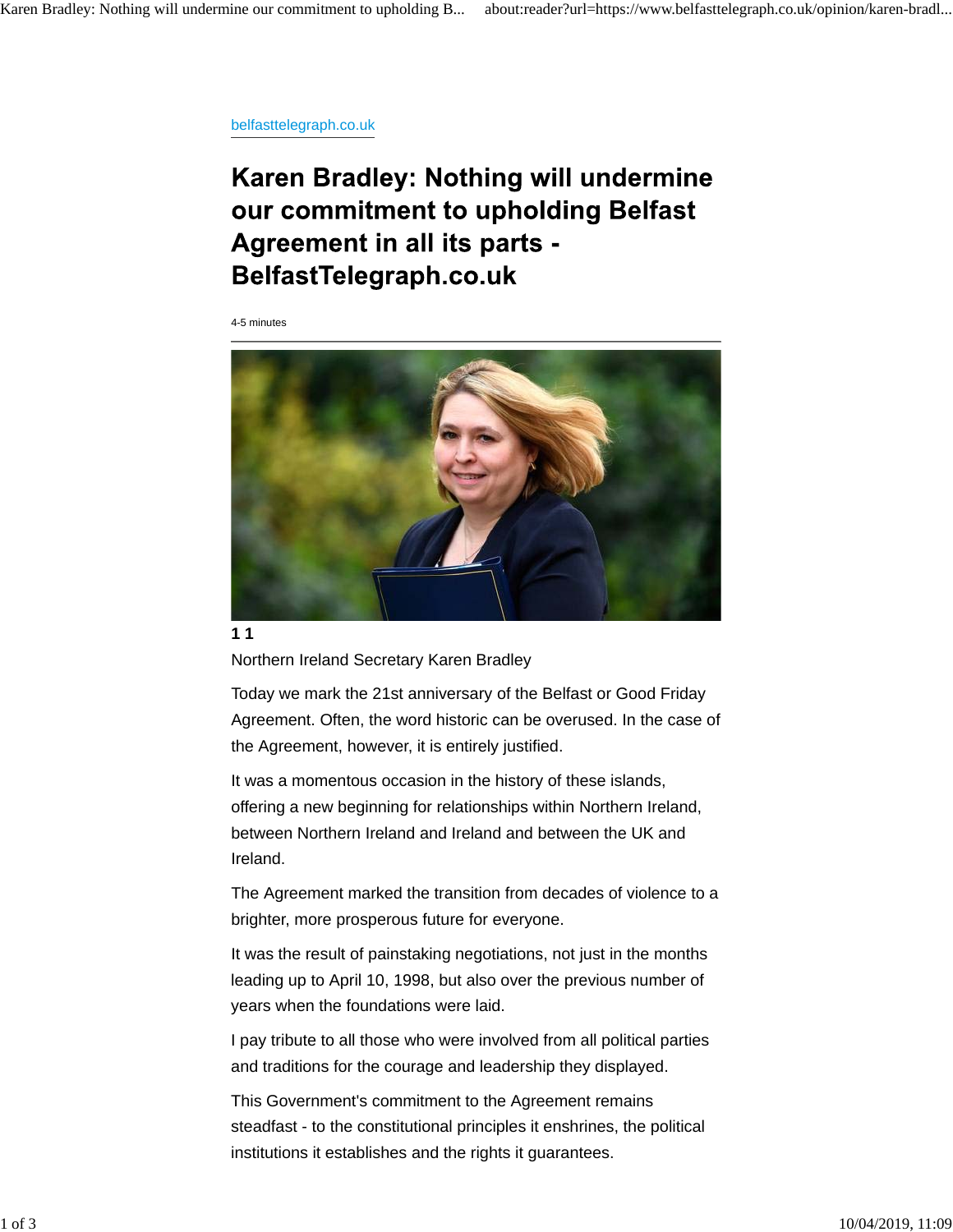As the UK leaves the European Union nothing will undermine the UK Government's commitment to upholding the Agreement in all its parts.

After 21 years it is perhaps easy to forget some of achievements made possible by the Agreement.

That would be a mistake. We should never underestimate or forget the remarkable gains that the Agreement brought about.

It settled the constitutional future of Northern Ireland on the principle of consent, with Articles 2 and 3 of the Irish Constitution amended to reflect that.

Power-sharing devolved government was provided for at Stormont with strong new bodies to foster greater north-south and east-west co-operation.

People's rights, culture and identities were protected, while the policing and the criminal justice systems were reformed to make them more accountable and widely acceptable.

Since 1998 the benefits of the Agreement, along with its successors, have been striking.

The security situation, while sadly still present, is unrecognisable from what occurred during the Troubles.

The economy has grown, with employment rates at a record high.

Northern Ireland is now the second favourite location for foreign direct investment outside London.

Tourism is booming, and in just three months the eyes of the world will be on Northern Ireland for the Open Championship at Royal Portrush.

There is, therefore, much to celebrate in the new, vibrant Northern Ireland.

Yet I am far from immune to the serious challenges that remain.

First and foremost among these is the lack of devolved government at Stormont and the other institutions that depend on it.

As a Government, we remain fully determined to re-establish a political process involving the five main Northern Ireland parties so that devolution can be restored at the earliest opportunity.

That is what people in Northern Ireland want and expect.

Then there are opportunities and challenges of leaving the EU. Throughout this process the UK Government has placed protection